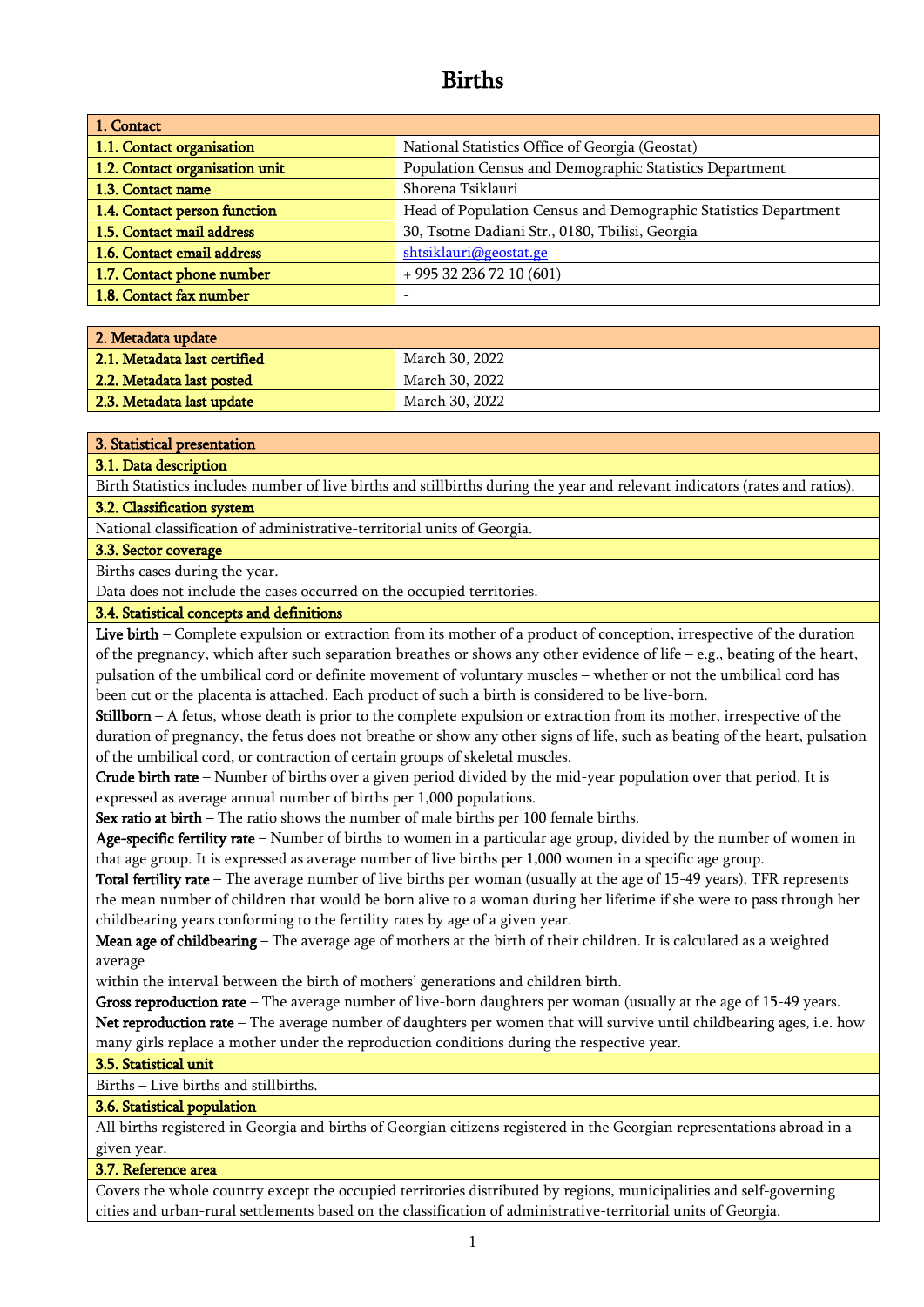# 3.8. Time coverage

1940, 1950-1968 – number of live births by urban-rural settlements;

From 1969 – number of births by regions, self-governing units and urban-rural settlements;

From 1969 – number of births by sex;

1965, 1970, 1975, 1980, 1985, 1989-2004 – number of live births by age of mother;

1965, 1970, 1975, 1980, 1985, 1989-2004 – number of live births by order of births;

1989-2004 – number of live births by months;

1989-2004 – number of live births by legitimacy status;

From 2005 different indicators are available.

3.9. Base period

-

-

## 4. Unit of measure

Number, Per-mille (‰).

# 5. Reference period

A calendar year.

# 6. Institutional mandate

6.1. Legal acts and other agreements

The Law of Georgia on Official Statistics;

[https://www.geostat.ge/media/20817/latest-Law-of-Georgia\\_2018.pdf](https://www.geostat.ge/media/20817/latest-Law-of-Georgia_2018.pdf)

Statistical Work Programme (annual);

<https://www.geostat.ge/en/modules/categories/307/statistical-work-programme>

Charter of the National Statistics Office of Georgia.

https://www.geostat.ge/media/20845/10%2Csaqstatis-konsolidirebuli-debuleba.pdf

6.2. Data sharing

-

# 7. Confidentiality

# 7.1. Confidentiality – policy

- 1. The Law of Georgia on Official Statistics:
	- •According to the article 4 of the law individual data collected by statistical agencies for statistical compilation, whether they refer to natural or legal persons, are to be strictly confidential and used exclusively for statistical purposes.
	- •According to the article 28 (Observing Confidentiality of Statistical Data) of the law 1. The data collected for the purpose of producing official statistics shall be confidential if it allows for identification of observation unit or r it is possible to identify such data through it. 2. The confidential statistical data shall not be issued or disseminated or used for a non-statistical purpose but for the exceptions envisaged by the Georgian legislation. 3. When producing the official statistics, it is obligatory to destroy or store separately the identity data including the questionnaires containing such data and used for statistical surveys according to the rules defined in the Georgian legislation.
	- •According to the article 29 (The Obligations and Responsibilities of the Employees of the Geostat) of the law the confidential statistical data collected and processed for the purpose of statistical survey shall not be used or disseminated by the employees of the units of the Geostat.

[https://www.geostat.ge/media/20817/latest-Law-of-Georgia\\_2018.pdf](https://www.geostat.ge/media/20817/latest-Law-of-Georgia_2018.pdf)

- 2. Data Confidentiality Policy at Geostat [https://www.geostat.ge/media/20860/Data-Confidentiality-Policy-at-Geostat\\_En.pdf](https://www.geostat.ge/media/20860/Data-Confidentiality-Policy-at-Geostat_En.pdf)
- 3. Public Use Microdata Dissemination Policy at Geostat [https://www.geostat.ge/media/20862/Microdata-Dissemination-Policy\\_Eng.pdf](https://www.geostat.ge/media/20862/Microdata-Dissemination-Policy_Eng.pdf)
- 4. The Law of Georgia on Personal Data Protection https://matsne.gov.ge/en/document/view/1561437?publication=9
- 7.2. Confidentiality data treatment

•Confidentiality guidelines.

•Written undertakings by an employee of Geostat on ensuring confidentiality of gained/collected data as a result of official duties.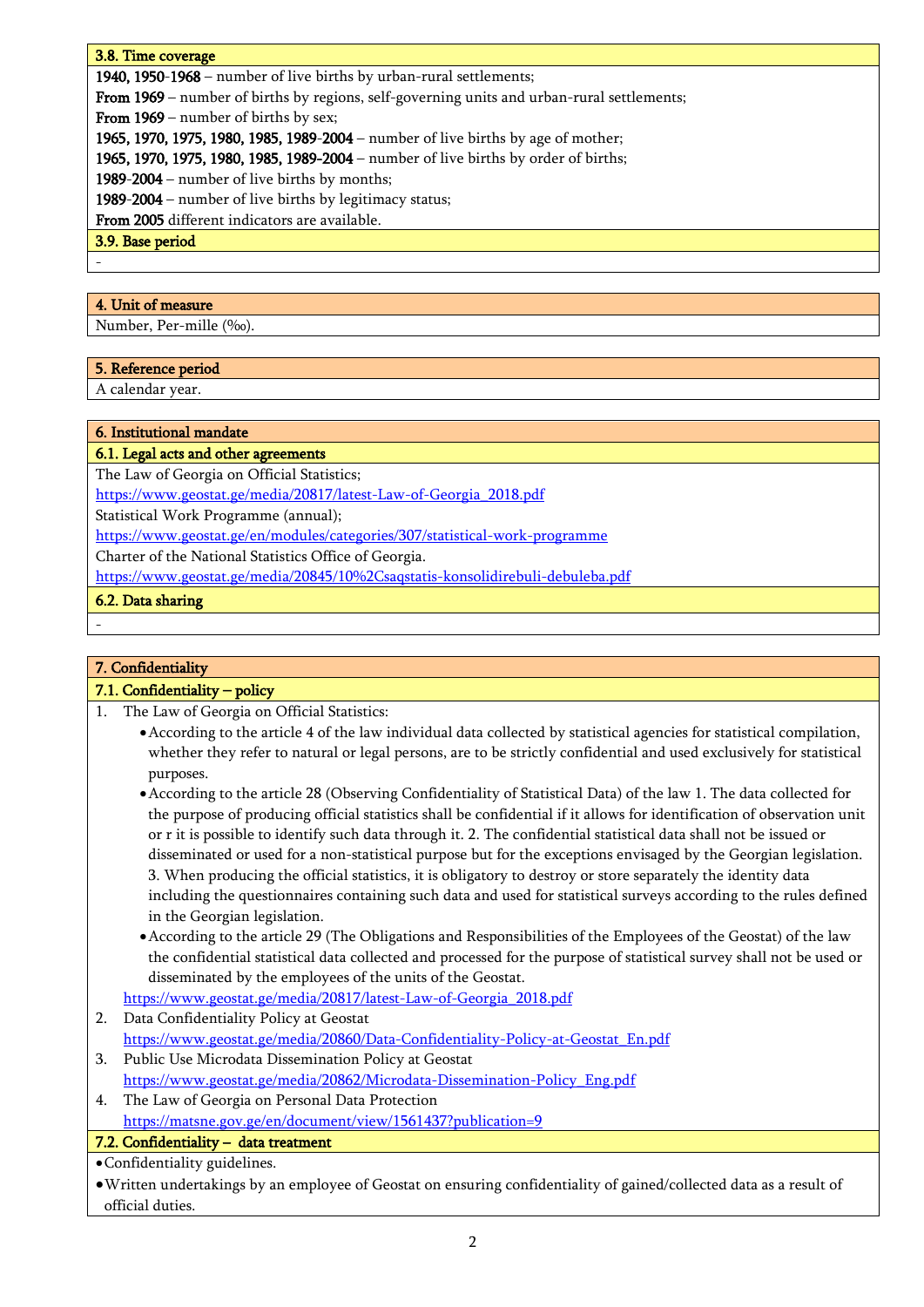## 8. Release policy

## 8.1. Release calendar

Data dissemination dates are defined according to the Advance release calendar, which is available on the website of Geostat and publicly accessible.

## 8.2. Release calendar access

<https://www.geostat.ge/en/calendar>

## 8.3. User access

All users have the equal access to the statistical data simultaneously.

## 9. Frequency of dissemination

Preliminary and annual (final) data are published once a year.

## 10. Accessibility and clarity

## 10.1. News release

The press release is the official publication on births data, which is published electronically once a year in Georgian and English:

<https://www.geostat.ge/en/news?year=&month=03&category=9>

## 10.2. Publications

Statistical publications "Demographic Situation in Georgia" and "Vital Statistics Report" are published electronically once a year in Georgian and English:

<https://www.geostat.ge/en/single-categories/114/population>

# 10.3. On-line database

The data is published on the Geostat website in the PC-Axis database: <http://pc-axis.geostat.ge/PXWeb/pxweb/en/Database/>

# 10.4. Micro-data access

#### - 10.5. Other

-

Demographic Portal:

http://database.geostat.ge/pyramid/index.php?lang=en

10.6. Documentation on methodology

The methodology documentation is available on the Geostat website:

<https://www.geostat.ge/en/modules/categories/124/methodologia-population-census-and-demography>

10.7. Quality documentation

# 11. Quality management

# 11.1. Quality assurance

To ensure the quality of the statistical processes and products Geostat follows Article 4 – Basic principles of official statistics – of the Law of Georgia on Official Statistics, as well as the European Statistics Code of Practice, the UN Fundamental Principles of Official Statistics and Quality Assurance Framework of the European Statistical System (QAF).

## 11.2. Quality assessment

Methodology and Quality Management Division of Geostat, along with the sectoral departments, is responsible for the quality of the produced statistical products and processes. The Division carries out quality audit of statistical processes and assesses the risks associated with production of statistical data. Geostat has developed policy documents, guidelines and standard routine descriptions. These documents ensure the standardization of statistical processes and products and the establishment of a unified quality assurance system.

## 12. Relevance

## 12.1. User needs

Main users are: State bodies, Local and international experts and researchers, Students, International Organizations (IOM, UN, EUROSTAT, WHO, etc.), NGO's, Media, citizens.

Mainly used for: Analysing demographic situation of the country to prepare documents, issues, presentations and more. 12.2. User satisfaction

In October 2019, user satisfaction survey was conducted, the target of the survey was to analyze the assessment of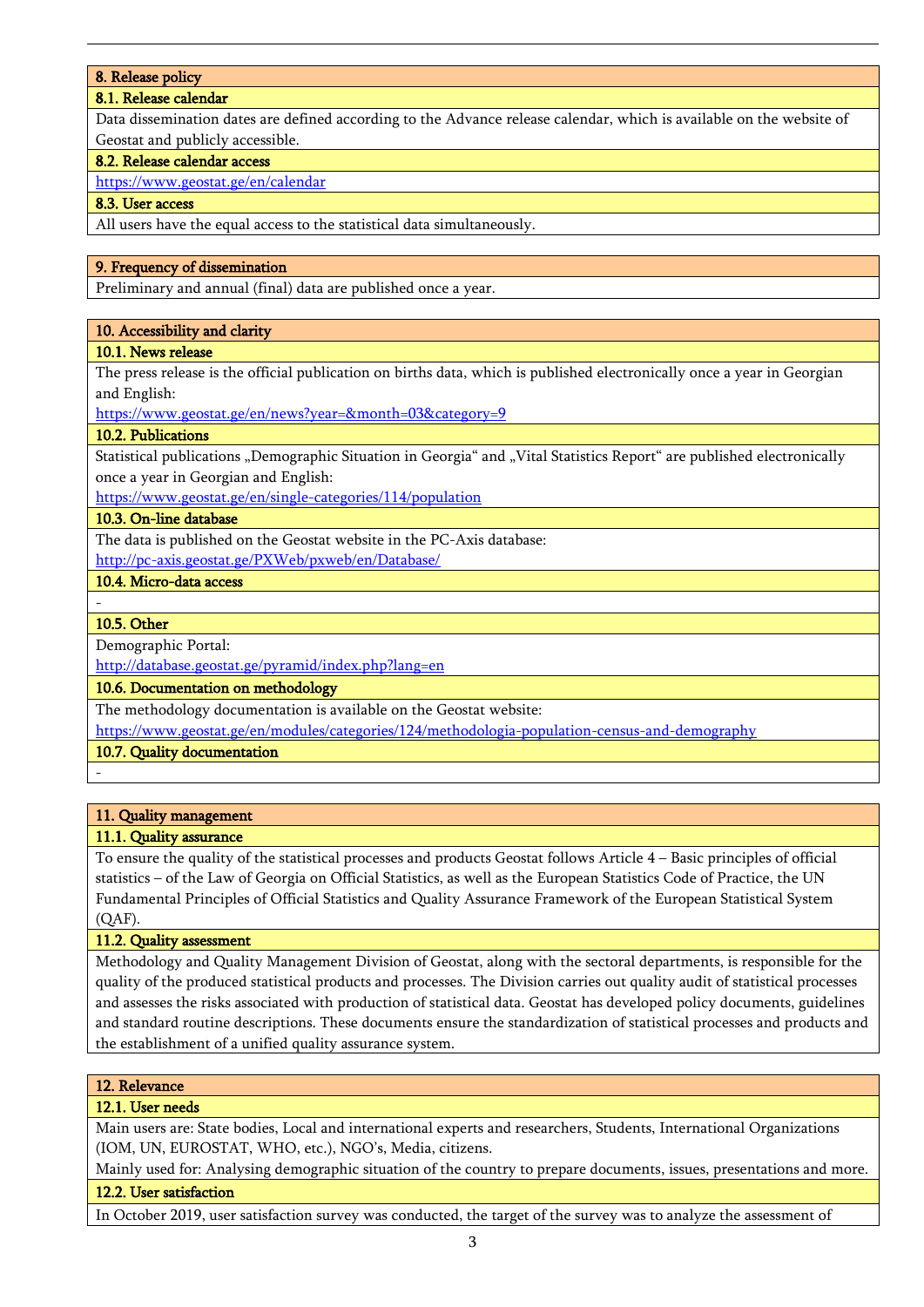quality of statistical data by users and explore ways to improve user services. The survey report is available on the website of Geostat (in Georgian):

[https://www.geostat.ge/ka/single-news/1746/statistikuri-informatsiis-momkhmarebelta-kmaqofilebis-gamokvleva-](https://www.geostat.ge/ka/single-news/1746/statistikuri-informatsiis-momkhmarebelta-kmaqofilebis-gamokvleva-2019-tseli)[2019-tseli](https://www.geostat.ge/ka/single-news/1746/statistikuri-informatsiis-momkhmarebelta-kmaqofilebis-gamokvleva-2019-tseli)

# 12.3. Completeness

The following data are available by sex, births and registration date and place, order of births, weight, lengths, gestational age, age of mother and father, legitimacy status, citizenship of parents. All the data are available by regions, self-governing units and urban-rural settlements.

| 13. Accuracy and reliability |
|------------------------------|
| 13.1. Overall accuracy       |
|                              |
| 13.2. Sampling error         |
|                              |
| 13.3. Non-sampling error     |

# -

14. Timeliness and punctuality

# 14.1. Timeliness

Preliminary data is disseminated 2.5 months after the reference period and annual (final) data – 3 months after the reference year.

## 14.2. Punctuality

The data is published according to the date specified in the statistical work program. There has not been any violation of publication dates.

## 15. Coherence and comparability

## 15.1. Comparability – geographical

Data are collected and processed using the same methodology and definitions for regions and self-governing units (selfgoverning cities and municipalities).

15.2. Comparability – over time

Data are collected and processed using the same methodology and definitions throughout the period of consideration.

## 15.3. Coherence – cross domain

# 15.4. Coherence – internal

-

-

# 16. Cost and burden

Births data is provided by the administrative source and does not require additional costs.

# 17. Data revision

# 17.1. Data revision – policy

Statistical data revision policy is available on the website of Geostat:

[https://www.geostat.ge/media/20863/Revision-policy\\_Geostat\\_Eng.pdf](https://www.geostat.ge/media/20863/Revision-policy_Geostat_Eng.pdf)

17.2. Data revision – practice

Birth data in the inter census period is recalculated based on the census results and the demographic data of the respective years.

The 2014 General Population Census results revealed the necessity of re-estimation of basic demographic data of previous years. In 2018, the Retro-projected results of the main demographic indicators for the period 1994-2014 became available.

The detailed information is available on the Geostat website:

<https://www.geostat.ge/en/single-archive/3199>

# 18. Statistical processing

18.1. Source data

Geostat receives electronic databases of registered births from the Public Service Development Agency and electronic